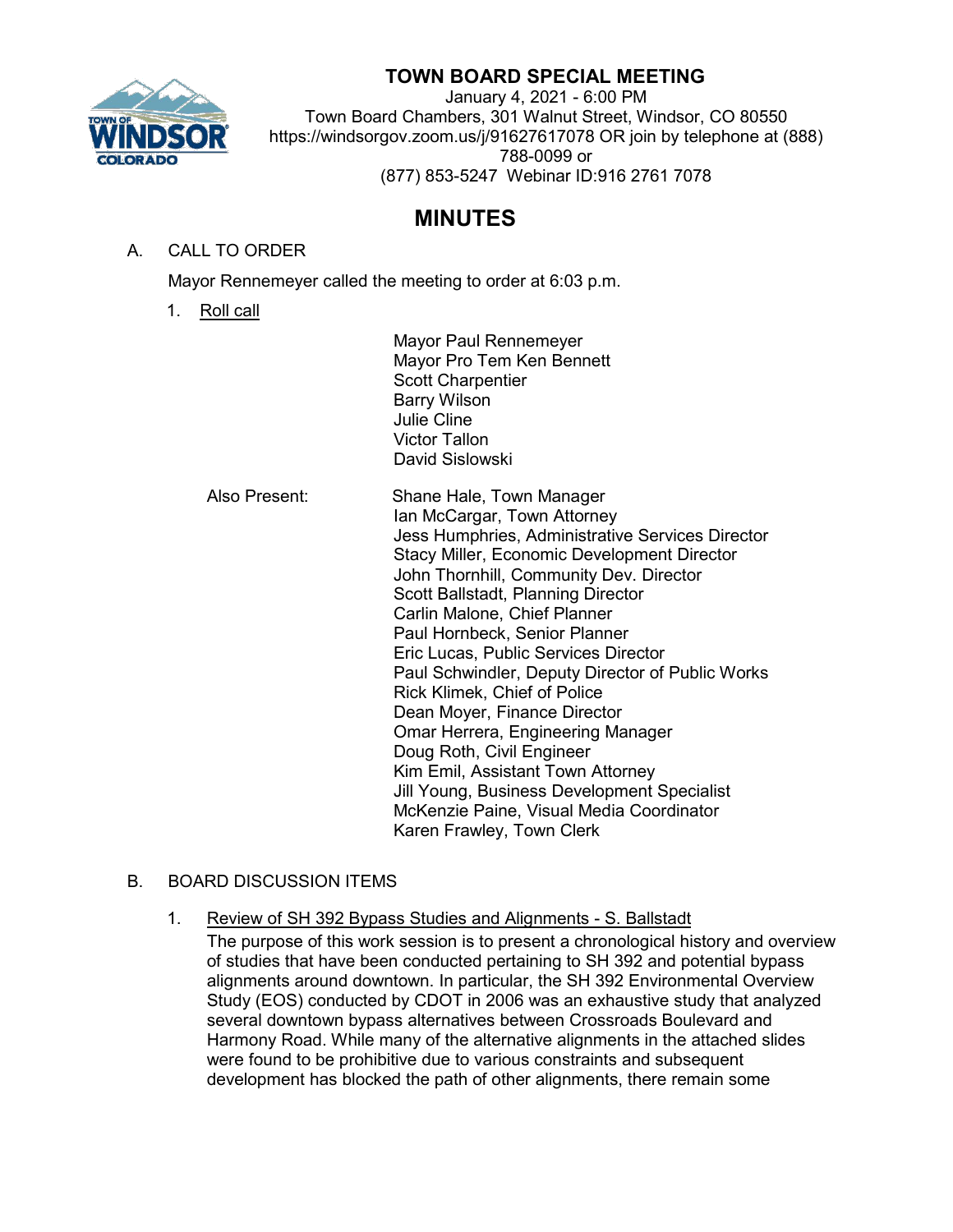segments of the alignments that still present opportunities and those will be presented for discussion.

- 2. Future Meetings Agenda
- C. BOARD ACTION
	- 1. Business Support Efforts

Per Mr. Hale, the Town continues to find ways to support our businesses. During the emergency legislative special session, the State passed Senate Bill 1 which is the COVID Relief Small and Minority Business Arts Organizations Bill which will provide funding to support entities impacted by capacity restrictions imposed to address the COVID-19 pandemic. Any County that was in red on the Governor's dial on December  $31<sup>st</sup>$  qualifies. Eligible businesses include restaurants, bars, movie theaters, and fitness and recreational sports centers. Weld County has already stated that it will not be applying for this program, while Larimer County is actively pursuing it. This bill allows eligible municipalities to individually and collectively serve as an eligible recipient for distribution of funds if a county is ineligible based on the county's failure to meet the compliance criteria. In general, the bill is structured close to the CARES Act so the money will flow first through the counties and municipalities then out to the business community. Local government applications are due on January 8th. This is not a huge windfall for the business and will take some work administratively to have the ability to accept the applications, but believe that the Town should make every effort to help businesses stay afloat and the Town should apply for this program.

Town Board Member Sislowski stated that for Windsor to become eligible, it has to show that it has used its Police force to enforce the code red requirements, but it also has to develop an administrative requirements overseeing distribution, and the funds must be distributed by February 12th. There is a lot of work to do administratively in exchange for which, if a business's 2019 gross receipts was \$500,000.00 or less, the business will get \$3,500.00 capped. Gross receipts between a half million and a million, is \$5,000.00 capped. A business has to be over one-million to two and a half million to receive \$7,000.00. Town Board Member Sislowski stated that he would be curious to know if any local businesses have asked the Town to participate? Ms. Miller stated that businesses have inquired about if the Town would be participating. Mr. Hale added that after speaking with the State there is no indication that the Town would have to show that the Police are enforcing the code red requirements. Mr. McCargar stated that the criteria refers to the municipality's good faith efforts to enforce or promote compliance with applicable public health orders within the scope of its authority and in consideration of available resources. Hearing from Chief Klimek, the Police Department does not have the resources to engage and enforce the executive orders. Mr. Hale stated that everything that he has heard has told him that the Town is in compliance, there have been no concerns raised by anybody and presumptively are in compliance.

Mr. Hale stated that when the State recently moved counties including Larimer and Weld back into red status, the Governor heard from Chambers of Commerce and Commissioners about the concern of losing small businesses. Mesa County launched a program called the 5-star program which allowed businesses that met certain criteria and a higher standard of safety to operate at a less restrictive level